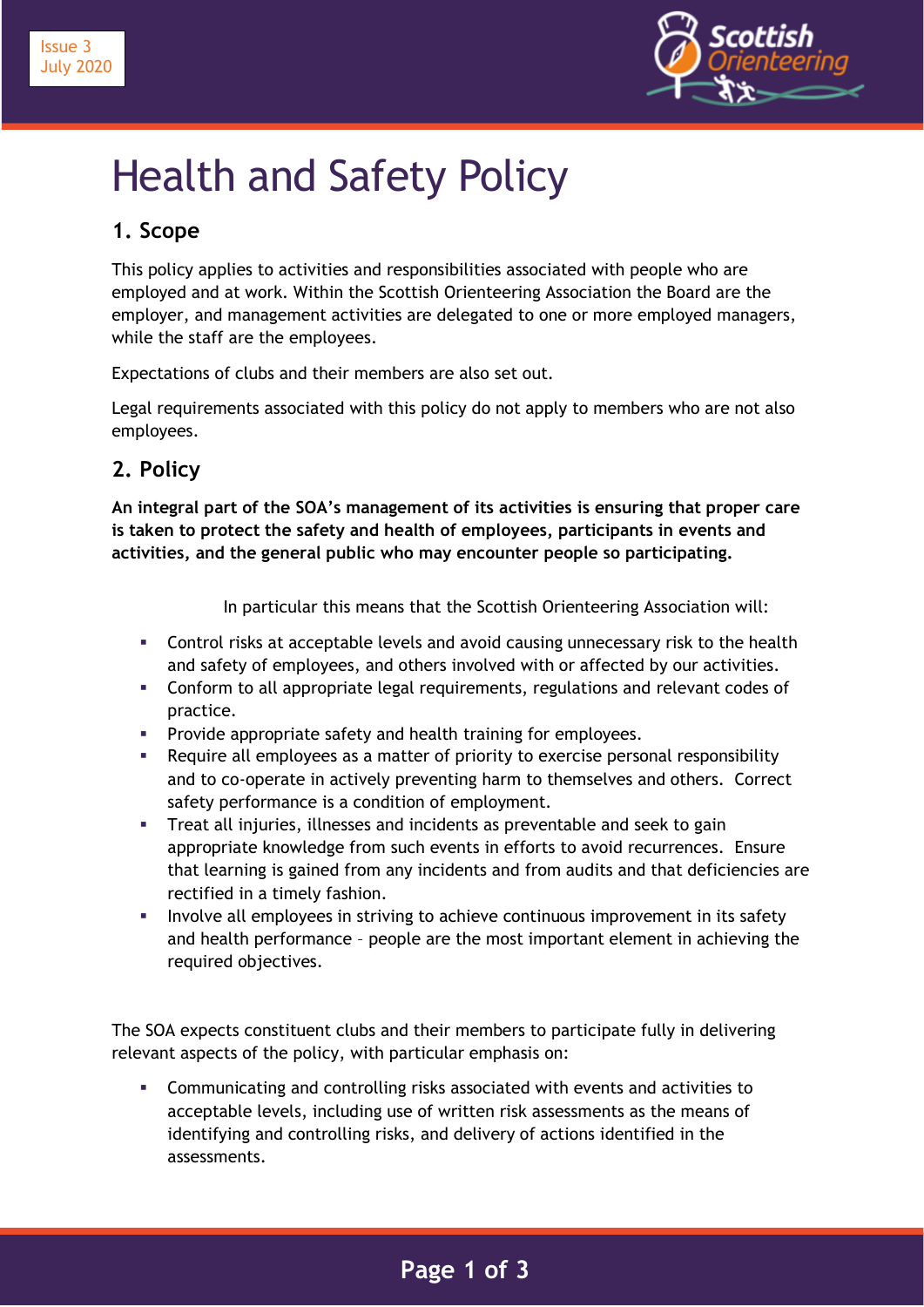

- Providing access to adequate first aid facilities at events and activities and identifying methods of summoning additional help if required.
- **Ensuring that a realistic plan is in place for emergencies e.g. missing competitor or** a competitor ill or injured in the competition/activity area.
- **EXECT** Reporting to the SOA/British Orienteering any significant injuries or incidents (both for insurance purposes and for learning from the experiences).
- Encouraging participants to tackle courses and activities that are suitable for their experience, skill, fitness and health.

Fiona Keir

COO

#### **3. Procedures**

Organisation and outline legislative framework and sources of risk.

Responsibilities for implementing the Safety and Health policy and for Safety and Health performance cascade from the SOA Board of Directors to the Chief Operating officer (COO) who deals with the detailed implementation and any necessary delegation to specific roles or people.

The dominant legislation on safety and Health in Scotland is the Health and Safety at Work etc. Act 1974. This act has many supporting regulations on specific topics. Likely relevant areas for SOA employees and people potentially affected by their activities include:

Visual display terminal use

The COO will identify which employees make significant use of computers in their work and ensure that they are given periodic training in correct ergonomic practices and use of the screens in keeping with the Approved Code of Practice on this topic.

**Manual Handling** 

Employees shall receive routine training in kinetic lifting and the contents of the Approved Code of Practice on Manual Handling. The COO will ensure that this is provided and completed.

Driving on public roads

A number of employees need to drive as part of their work. This is probably the most hazardous activity in their work. The COO will ensure that these employees are provided with defensive driving, to reduce this risk of injury.

## **2 Page 2 of 3**